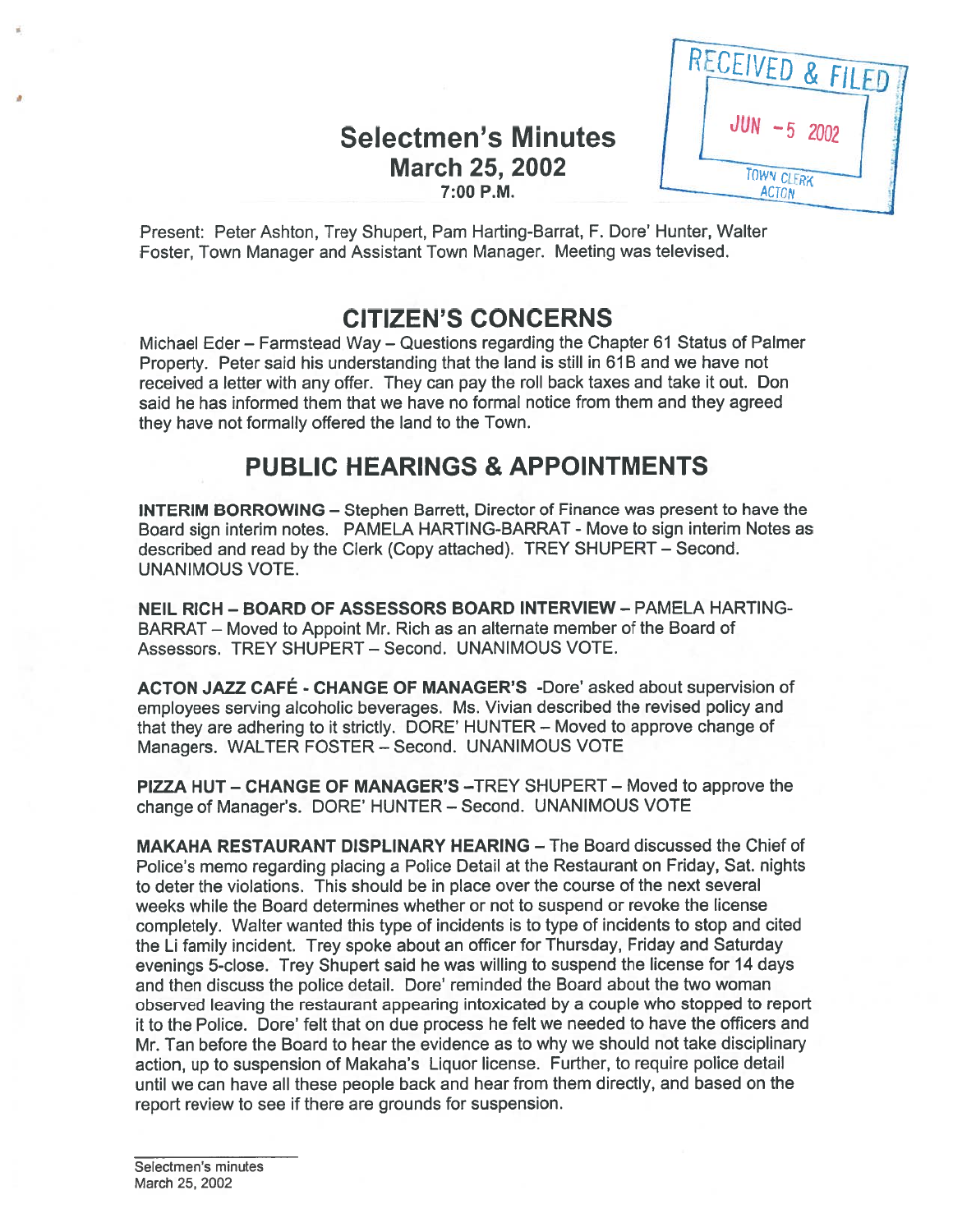Peter felt that this was <sup>a</sup> good way to approach it. DORE' HUNTER — Moved to require <sup>a</sup> police detail at the restaurant according to the Police Chief's recommendation and to continue this detail until the Chief of Police advises otherwise. No liquor is served if no Detail officer is available for this detail. And that the owner of the Makaha as well as its involved employees come back on the April 22 to discuss this further and to offer evidence. Don Johnson was advised to write Mr. Cheng <sup>a</sup> letter regarding this motion. TREY SHUPERT — Second. UNANIMOUS VOTE.

ACES — Members of ACES made <sup>a</sup> presentation on W. R. Grace property and the current situation with regard to the chemicals and compounds in the ground water. They will need to do additional samplings as the Scribner well goes on line this Spring. ACES want the Town could advocate for full usable and private wells and if the town could prohibit new installations of wells in the area. The Board of Health could also look at Health regulations and advise private well owners to test for VOC's in the meantime. They want the Town to raise and maintain awareness, and to consider the plumes when reviewing plans in that area.

Peter asked about the authority, she replied DEP and EPA has authority. He asked if BOH knows about the private wells. She intends to give the Board of Health the same presentation. She feels it would help protect people who do not know of the possible contaminants.

Dore' suggested space in the Quarterly notice advising how people should test their wells and information on how to do it. Dore' asked for suggested changes to the BOH regulations. Everyone felt that we should ge<sup>t</sup> behind the Water District and suppor<sup>t</sup> their stricter requirements. Jane was asked to draft <sup>a</sup> letter for Board signature. Trey asked if there were anyway to hook these people up to the town water.

### SELECTMEN'S BUSINESS

AB REGIONAL BUDGET — DORE' HUNTER - Moved to recommend. PAM HARTING —BARRAT Second, UNANIMOUS VOTE.

ATTb ISSUES — We have to give 30 days for breach of contract and then the transfer on the  $25<sup>th</sup>$  a stand alone meeting will be required. Don was asked to see if AT&T would allow it on the  $29<sup>th</sup>$ . Dore' asked for the list of drops for the I-net and Peter wants to ask about Rate Filing. Dore' suggest we inform the public about this upcoming meeting. Staff was asked to prepare <sup>a</sup> Hand out or Flyer for Town Meeting.

MILL CORNER SEWER CONNECTION — Don discussed the issue and its background surrounding this request. There is no funding for this request. Board of Health says that additions now are very expensive. They also need to hook through their individual tanks. The expense would be pu<sup>t</sup> on capital and betterment's. If we spend out of the Sewer District for capital we would increase O&M costs to the district users. Don said he does not recommend going forward with this request. Don was instructed to write an appropriate letter back to Mill Corner with our decision.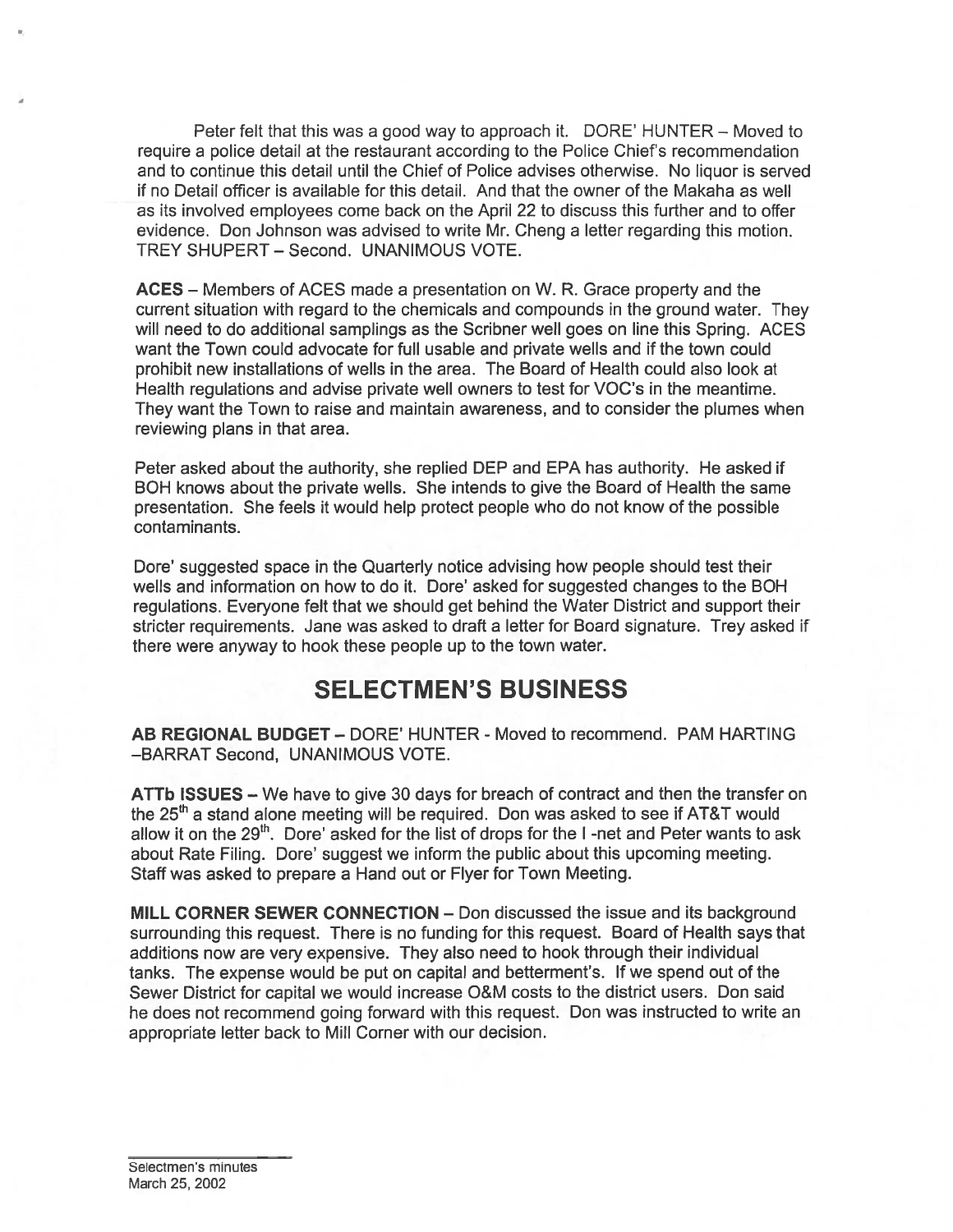ACTON COMMUNITY HOUSING CORPORATION - The Board discussed the affordable units offered at Robbins Brook Assisted Living facility. DORE' HUNTER — Moved we approve. WALTER FOSTER — Second. UNANIMOUS VOTE

ACTON COMMUNITY HOUSING CORPORATION- ACHC asked the Board to allow use of New View funds for the processing of the First Time homeowners Handicapped unit that is being resold at Harris Street. DORE' HUNTER — Moved to approve. PAM HARTING-BARRAT — Second. UNANIMOUS VOTE

JOINT TEAMING AGREEMENT- The Board discussed Ratifying the Agreement. DORE' HUNTER — Moved to Sign the Document. PAM HARTING-BARRAT — Second. UNANIMOUS VOTE.

#### OTHER BUSINESS

CAC – Dore' reported on the meeting last week. His objective was to say we wanted to 'blow away" their plans but be nice about it.

Walter spoke about the Parker Damon School that was opene<sup>d</sup> last week and the transition went well. He urged every one to take the tour.

<sup>A</sup> letter will be sent to Mr. Ryder to let him know the situation.

## CONSENT AGENDA

DORE' HUNTER — Moved to approve. TREY SHUPERT — Second. UNANIMOUS VOTE. Trey wanted the NARA item discussed. He appealed to the Community to <sup>p</sup>lease donate to camp scholarships for those not able to afford it. TREY SHUPERT - Moved to approve the Campership Grant. DORE' HUNTER — Second. UNANIMOUS VOTE. Town Manager is to write <sup>a</sup> policy to streamline the process.

### TOWN MANAGER'S REPORT

#### EXECUTIVE SESSION

PAM HARTING-BARRAT — Moved to go into Executive Session to discuss deployment and Litigation. - PETER ASHTON - SECOND. The Board will only return to open session to adjourn. Roll Call taken by the Clerk, All Ayes.

Christine Joyce

Recording Clerk

Clerk atomy Sanal  $\int$ 

Date

Selectmen's minutes March 25, 2002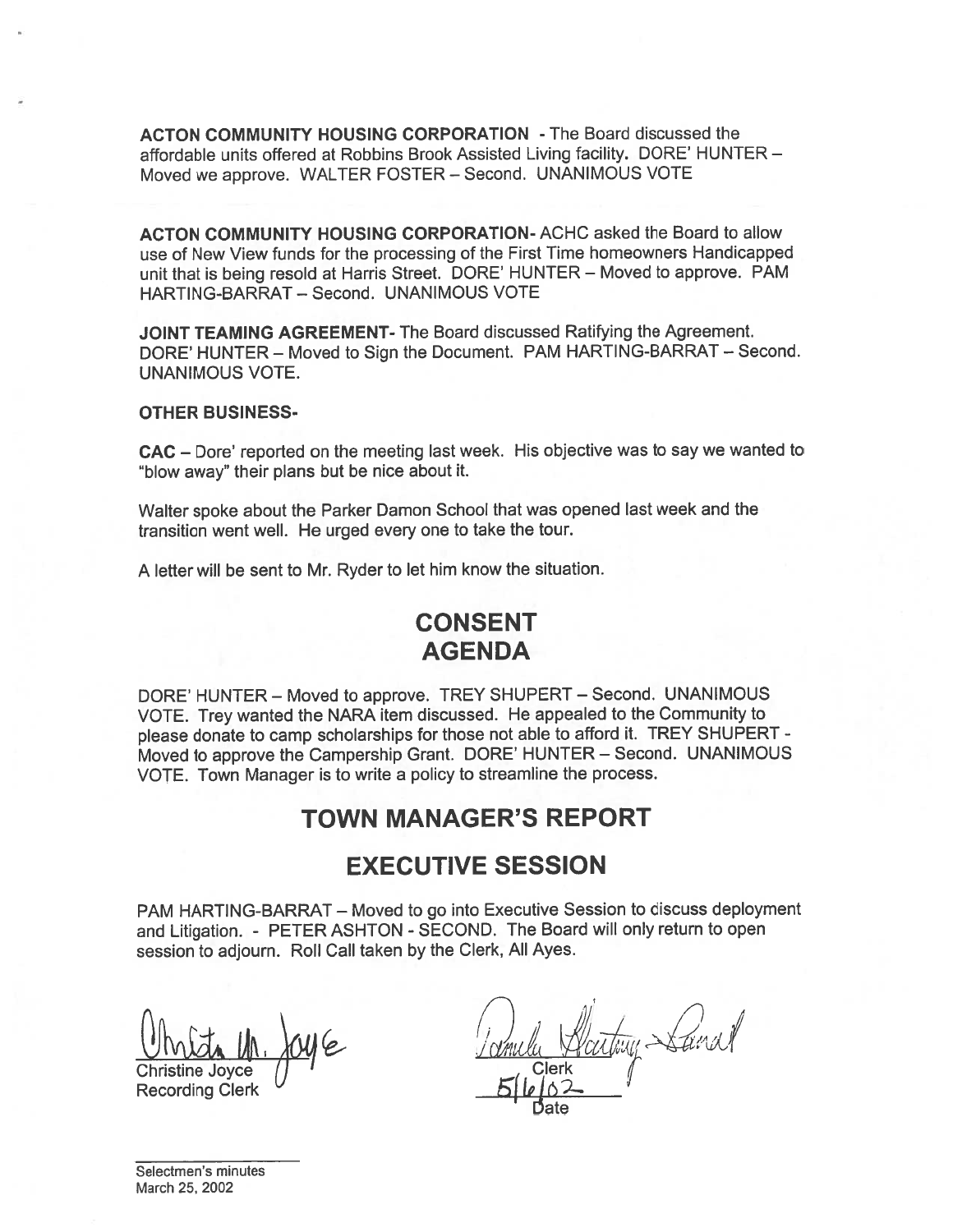Selectmen's minutes March 25, 2002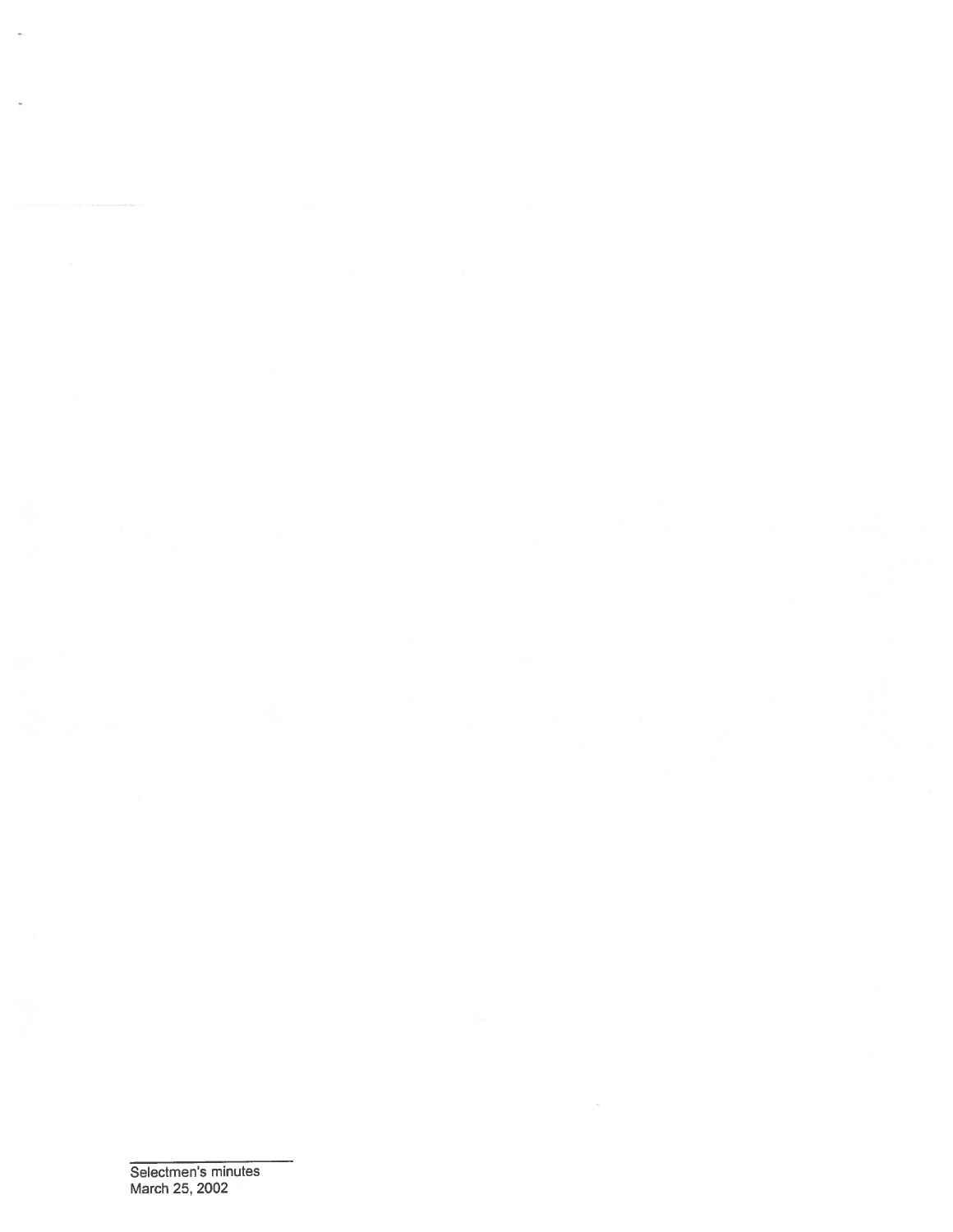March 22, 2002

TO: Board of Selectmen

FROM: Peter Ashton, Chairman

SUBJECT: Selectmen's Report

# MARCH 25, 2002

### PLEASE NOTE THAT THE MEETING BEGINS AT 7:00 P.M.

#### I. CITIZEN'S CONCERNS

#### II. PUBLIC HEARINGS & APPOINTMENTS

- 1. 7:03 INTERIM BORROWING Staff will have interim loan notes for Board approval.
- 2. 7:05 NEIL RICH COMMITTEE INTERVIEW BOARD OF ASSESSORS Enclosed please find Mr. Rich's application and VCC comment for Board consideration.
- 3. 7:10 ACTON JAZZ CAFÉ- CHANGE OF MANAGER Enclosed <sup>p</sup>lease find the required paperwork and staff comment for Board consideration.
- 4. 7:15 PIZZA HUT CHANGE OF MANAGER -Enclosed please find the required paperwork, including Liquor Service policy, for Board consideration.
- 5. 7:30 MAKAHA DISCIPLINARY HEARING Representatives of the Makaha Restaurant will appear before the Board regarding the enclosed Materials from the Chief of Police indicating two additional alcohol related incidents at the Makaha, for Board consideration.
- 6. 8:00 ACES Members of ACES will be in to make <sup>a</sup> presentation on W.R. Grace.

#### III. SELECTMEN'S BUSINESS

7. AB REGIONAL SCHOOL BUDGET — The Board needs to vote its recommendation with respec<sup>t</sup> to the Regional Schools FY03 Budget.

8. ATTb ISSUES – Enclosed please find staff recommendations for Board consideration

9. MILL CORNER SEWER CONNECTION – Enclosed please find materials in the subject regard, for Board consideration.

10. ACTON COMMUNITY HOUSING CORP. — Enclosed please find materials for LIP Application for Robbins Brook Village Assisted Living.

11. ACTON COMMUNITY HOUSING CORP. — Enclosed please find <sup>a</sup> reques<sup>t</sup> for funding <sup>a</sup> consultant to process the Harris Street Village Handicapped Unit which is being sold.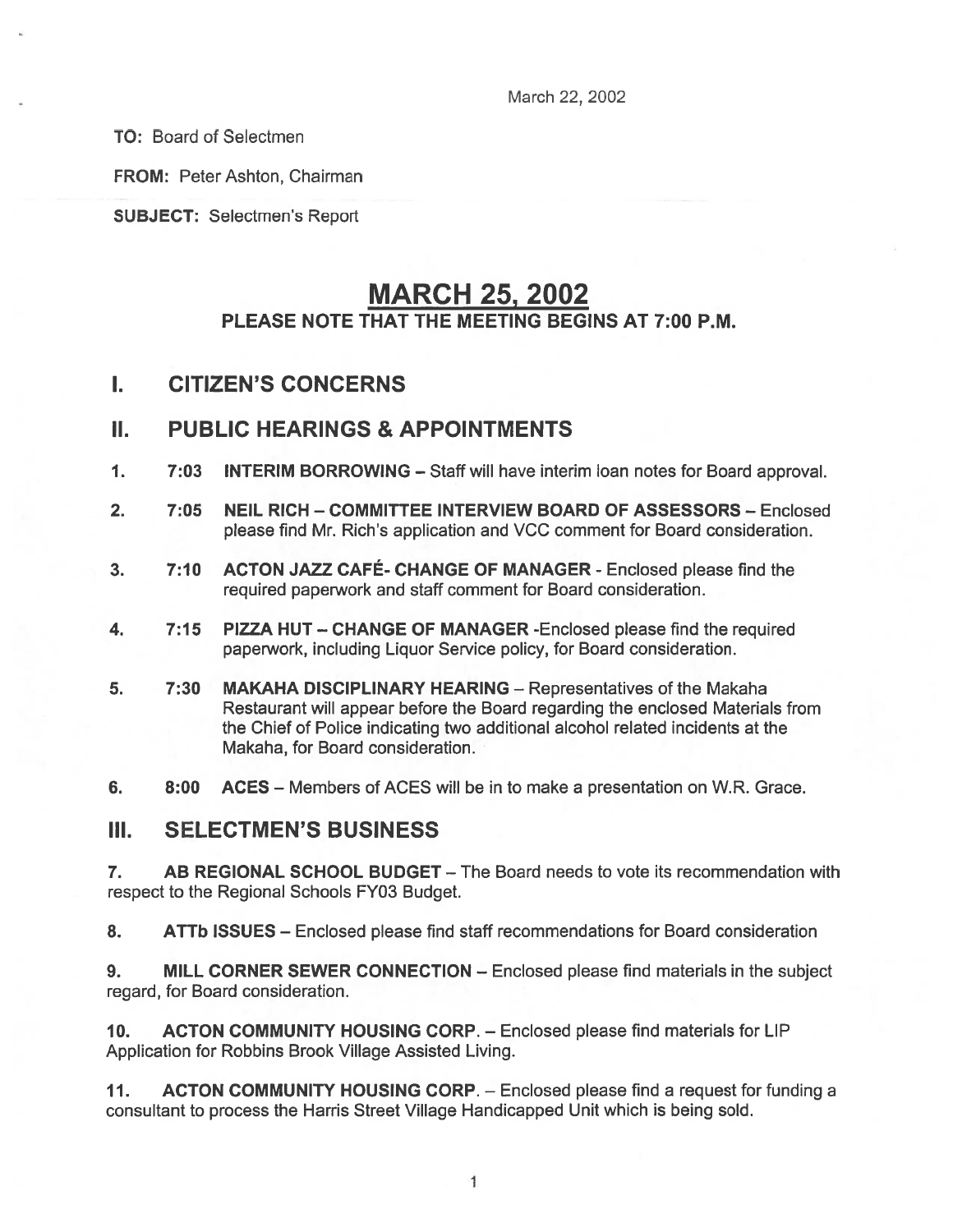12. TEAMING AGREEMENT — Enclosed please find the revised Teaming Agreement for Board consideration.

13. OTHER BUSINESS

#### IV CONSENT AGENDA

14. ACCEPT MINUTES – Enclosed please find February 11th and  $25<sup>th</sup>$  minutes for approval.

15. CAMP SCHOLARSHIP — Enclosed please find confidential materials for Board consideration.

#### V. TOWN MANAGER'S REPORT

### VI EXECUTIVE SESSION

#### ADDITIONAL INFORMATION

Enclosed please find additional correspondence that is strictly informational and requires no Board action.

#### FUTURE AGENDAS

To facilitate scheduling for interested parties, the following items are scheduled for discussion on future agendas. This IS NOT <sup>a</sup> complete Agenda.

APRIL 1, 2002 at H.S. Pre-Town Meeting- Facility Dining Room APRIL 22, 2002 Liquor License — Daniel'a Tocorito Cable TV Hearing — (Tentative)

#### GOALS 2001-2002

- 1. Resolution of on-going Labor Negotiations (Peter/Trey)
- 2. Improve Communication with Town Boards (Peter)
- 3. Towne Building Reuse (Walter/Dore')
- 4. ALG process be used for purpose of Budget Planning for FY '02 (Peter/Trey)
- 5 Residential and Commercial Growth (Walter/Trey/Pam)
- 6. Open Space and Recreation Plan (Peter/Walter)
- 7. Health Insurance Trust Agreement (Peter)
- 8. HDC Bylaw Review (Dore'/Peter)
- 9. Decision on Pentamation Accounting System (Dore'/Pam)
- 10. Process Planning for "Life after NESWC" (Pam)

#### FY 2000 GOALS carried forward

- 11. Public Safety Facility (Dore'/Trey)
- 12. Determine future of Vallencourt House 17 Woodbury Lane.
- 13. Provide looking at salary levels in the organization, include liaison with Personnel Board (Trey /Peter)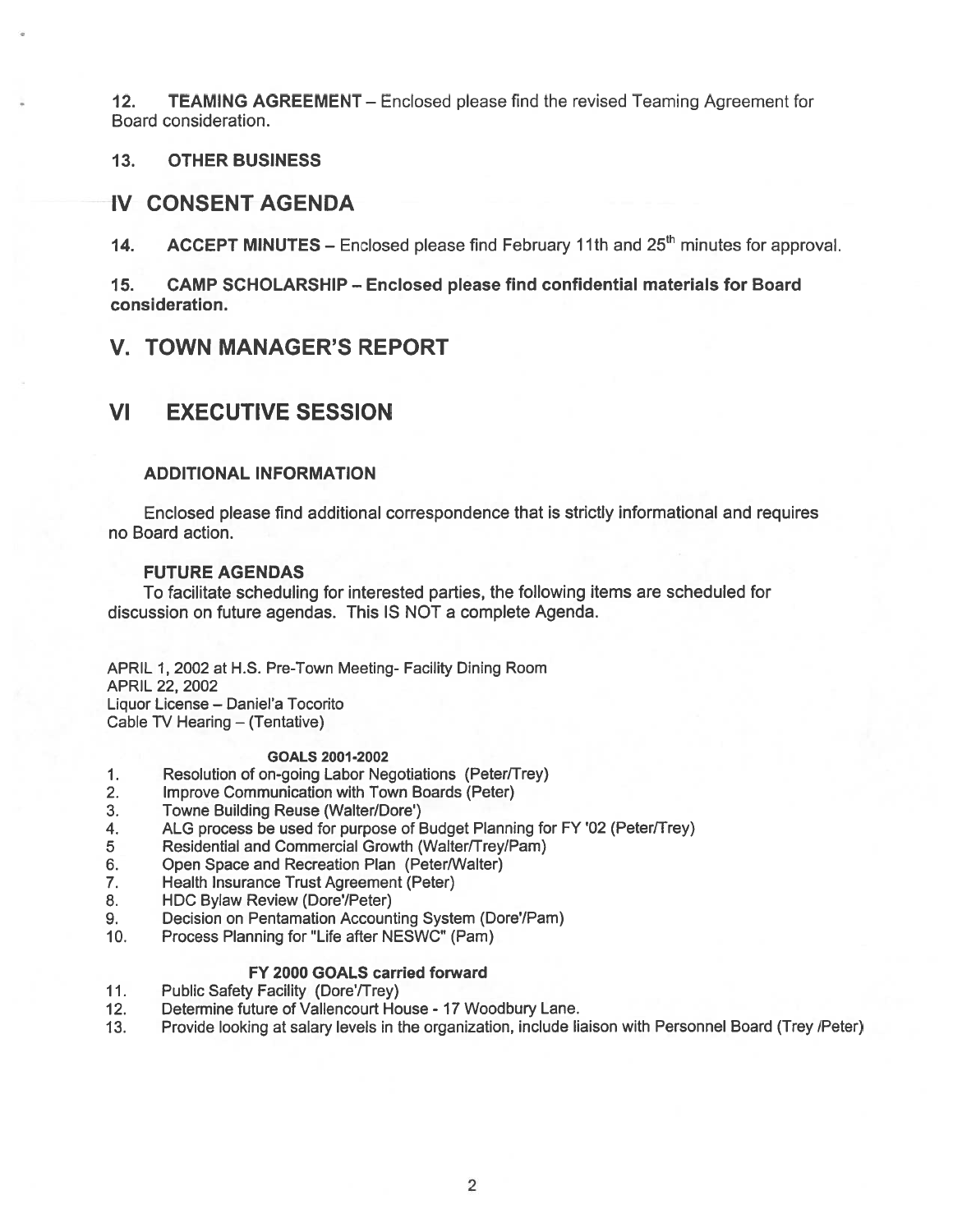I, the Clerk of the Board of Selectmen of the Town of Acton, Massachusetts, certify that at <sup>a</sup> meeting of the board held March 25, 2002, of which meeting all members of the board were duly notified and at which <sup>a</sup> quorum was present, the following vote was passed, all of which appears upon the official record of the board in my custody:

- VOTED: (1) That the Town shall issue <sup>a</sup> bond or bonds in an aggregate principal amount not to exceed \$500,000 (the "Bonds") pursuan<sup>t</sup> to Chapters 29C and 44 of the General Laws and a vote of the Town passed April 4, 2000 (Article 20), for the planning of sewers and other water pollution control facilities (the "Project");
	- (2) That in anticipation of the issuance of the Bonds the Treasurer is authorized to issue an interim loan note or notes (the "Notes") from time to time in an aggregate principal amount not to exceed \$500,000;
	- (3) that each Bond or Note shall be issued as <sup>a</sup> single registered security, and sold to the Massachusetts Water Pollution Abatement Trust (the "Trust") at <sup>a</sup> price determined pursuan<sup>t</sup> to the Loan Agreement;
	- (4) that the Treasurer is authorized to determine the date, the form, the maximum interest rate and the principal maturities of each Bond and Note, and to execute <sup>a</sup> Loan Agreement with the Trust with respec<sup>t</sup> to the sale of the Bonds and Notes, such date, form and maturities and the specific interest rate or rates of the Bonds and Notes to be approved by a majority of the Board of Selectmen and the Treasurer and evidenced by their execution of the Bonds or Notes;
	- (5) that all action taken to date by the Town and its officers and agents to carry out the Project and its financing, including the execution of any loan commitment or agreemen<sup>t</sup> by the Treasurer, are hereby ratified, approve<sup>d</sup> and confirmed; and
	- (6) that the Treasurer and the other appropriate Town officials are each hereby authorized to take any and all actions necessary and convenient to carry out the provisions of this vote, including execution and delivery of the Loan Agreement and the Project Regulatory Agreement relating to the Project.

<sup>I</sup> further certify that the vote was adopted at <sup>a</sup> meeting open to the public, that no vote was taken by secret ballot, that notice stating the place, date and time of the meeting was filed with the Town Clerk and <sup>a</sup> copy thereof posted in the office of the Town Clerk or on the principal official bulletin board of the town at least 48 hours, including Saturdays but not Sundays and legal holidays, prior to the time of the meeting and remained so posted at the time of the meeting, that no deliberations or decision in connection with the sale of the Bonds or Notes were taken in executive session, and that the official record of the meeting was made available to the public promptly and remains available to the public, all in accordance with G.L.